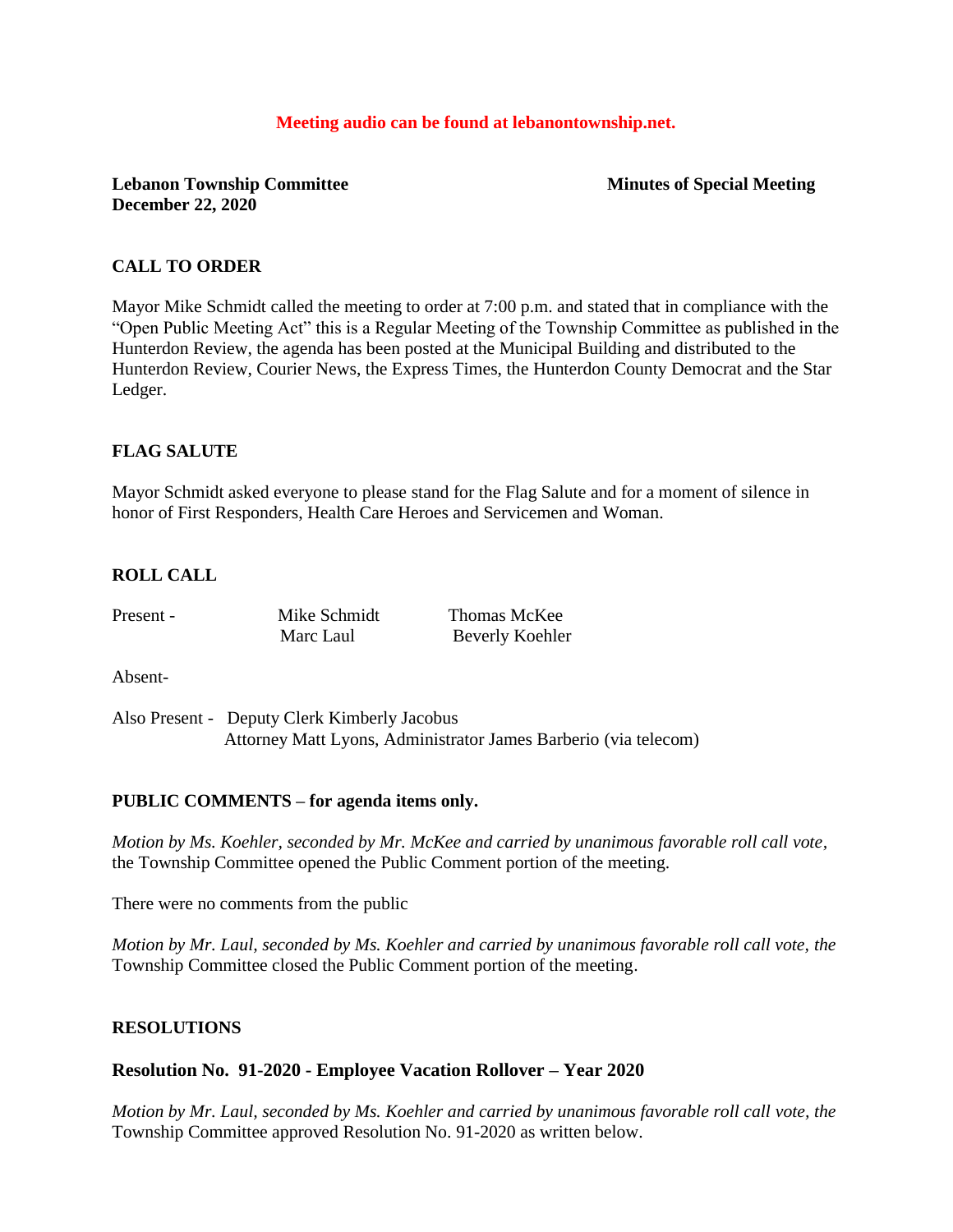# **TOWNSHIP OF LEBANON HUNTERDON COUNTY, NEW JERSEY RESOLUTION NO. 91- 2020**

# **AMENDING AND UPDATING THE PERSONNEL POLICIES AND PROCEDURES MANUAL TO INCORPORATE ROLLOVER OF VACATION TIME**

**WHEREAS,** the Township of Lebanon is desirous to update its Personnel Policies and Procedures Manual to incorporate rollover of vacation time; and

**WHEREAS,** the Township Committee retains management rights under Article 19 of the contract between the Township and the Blue and White Collar Unit (Local 1040), Communications Workers of America, AFL/CIO, of which the Township employees are members; and

**WHEREAS,** pursuant to Subsection B, therein, the Township Committee has the ability to use judgment and discretion under these unprecedented times and working conditions due to COVID-19, and the issues it has caused to the Township's work force; and

**WHEREAS,** Article 21, Section B will be revised to increase the allowed time from ten (10) days to fifteen (15) days of vacation time to be carried over into the following calendar year; and

**WHEREAS,** the contract of the Lebanon Township Police which mirrors the CWA, is also revised to include the carry over the equivalent of one work week from 2020 into 2021.

**NOW, THEREFORE, BE IT RESOLVED,** by the Mayor and Committee of the Township of Lebanon, in the County of Hunterdon, as follows:

- 1. Article 21, Section B of the Contract is hereby amended to allow the Township employees to rollover fifteen (15) days of 2020 vacation time into the following calendar year of 2021; and
- 2. The Lebanon Township Police Contract is hereby amended to allow the Police Department employees to rollover the equivalent of one work week from 2020 into 2021.

**BE IT FURTHER RESOLVED** that the amended vacation policies will be effective immediately; and

**BE IT FURTHER RESOLVED** that these amendments shall only be applicable from 2020 into 2021; and

**BE IT FURTHER RESOLVED** that a copy of this Resolution shall be forwarded to all employees.

# **Resolution No. 92-2020 - Budget Transfer**

*Motion by Ms. Koehler, seconded by Mr. Laul and carried by unanimous favorable roll call vote*, *the* Township Committee approved Resolution No. 92-2020 as attached.

# **PESENTATIONS FOR COMMITTEE MEMBER VACANCY**

Abe Abuchowski, Jeffrey Thompson and Guy Wilson